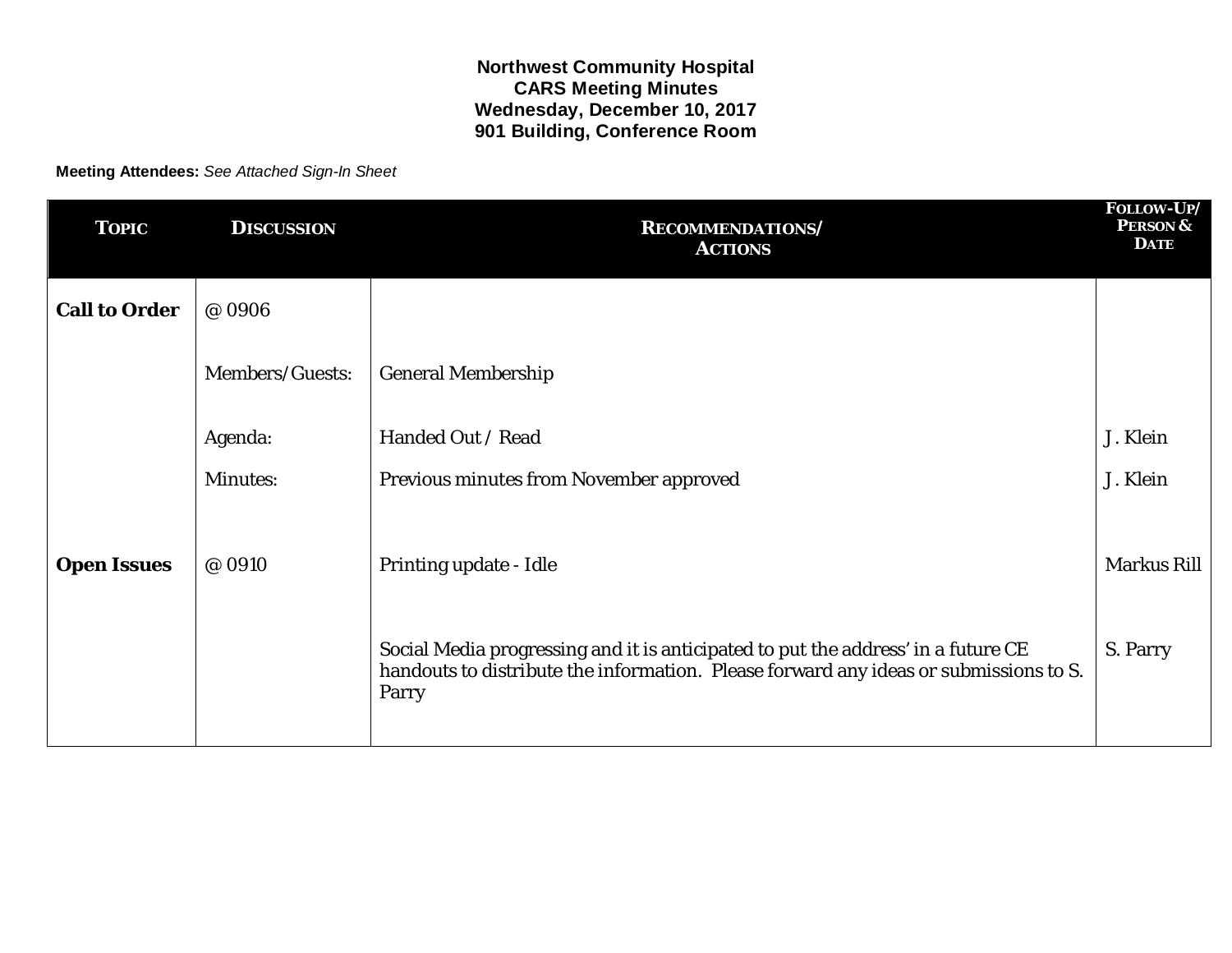| <b>Open Issues</b><br>Con't   | @ 0925 | There has been no new information on the smartphone application. There has been<br>an interest from the PMD's of Region 9 to use the application to pushout subsequent<br>changes in policy and SOP's.                                                                                  | J. Denna                       |
|-------------------------------|--------|-----------------------------------------------------------------------------------------------------------------------------------------------------------------------------------------------------------------------------------------------------------------------------------------|--------------------------------|
|                               | @ 0938 | Elections and charter update for 2018. The following recommendations will be<br>forwarded to C. Mattera and discussed during the January meeting:                                                                                                                                       | J. Klein                       |
|                               |        | Chair and Vice Chair serve 2 year terms and will be offset. The Vice Chair<br>$\blacksquare$<br>would be up for election for 2018.<br>Secretary will be appointed yearly.<br>Template Manager will be appointed yearly.<br><b>Social Media</b><br><b>Application manager</b><br>Website |                                |
|                               | @ 1015 | Partick was specifically asked if NCH CARS could write their own set of validation<br>rules for make the supplemental question turn red for users in the field.                                                                                                                         | <b>Jason</b><br><b>Brizzel</b> |
| <b>New</b><br><b>Business</b> |        | Sorting of hospital destinations was left to the individual agencies to adjust the order<br>they appear in a drop down box to facilitate a better workflow.                                                                                                                             |                                |
|                               | @1026  | No new information was given with respect to the template.                                                                                                                                                                                                                              |                                |
|                               |        | Huddle meetings will be on Dec. 19th Jan. 2nd, 16th, 30th                                                                                                                                                                                                                               | <b>Todd</b><br><b>Novak</b>    |
|                               |        | No new information coming out on User Voice.                                                                                                                                                                                                                                            | J. Klein                       |
|                               |        | Expressing frustrations with IT they have started with new ideas before they<br>have fixed the old. Support tickets not providing the level of service that should                                                                                                                      | Patrick<br><b>Sennett</b>      |